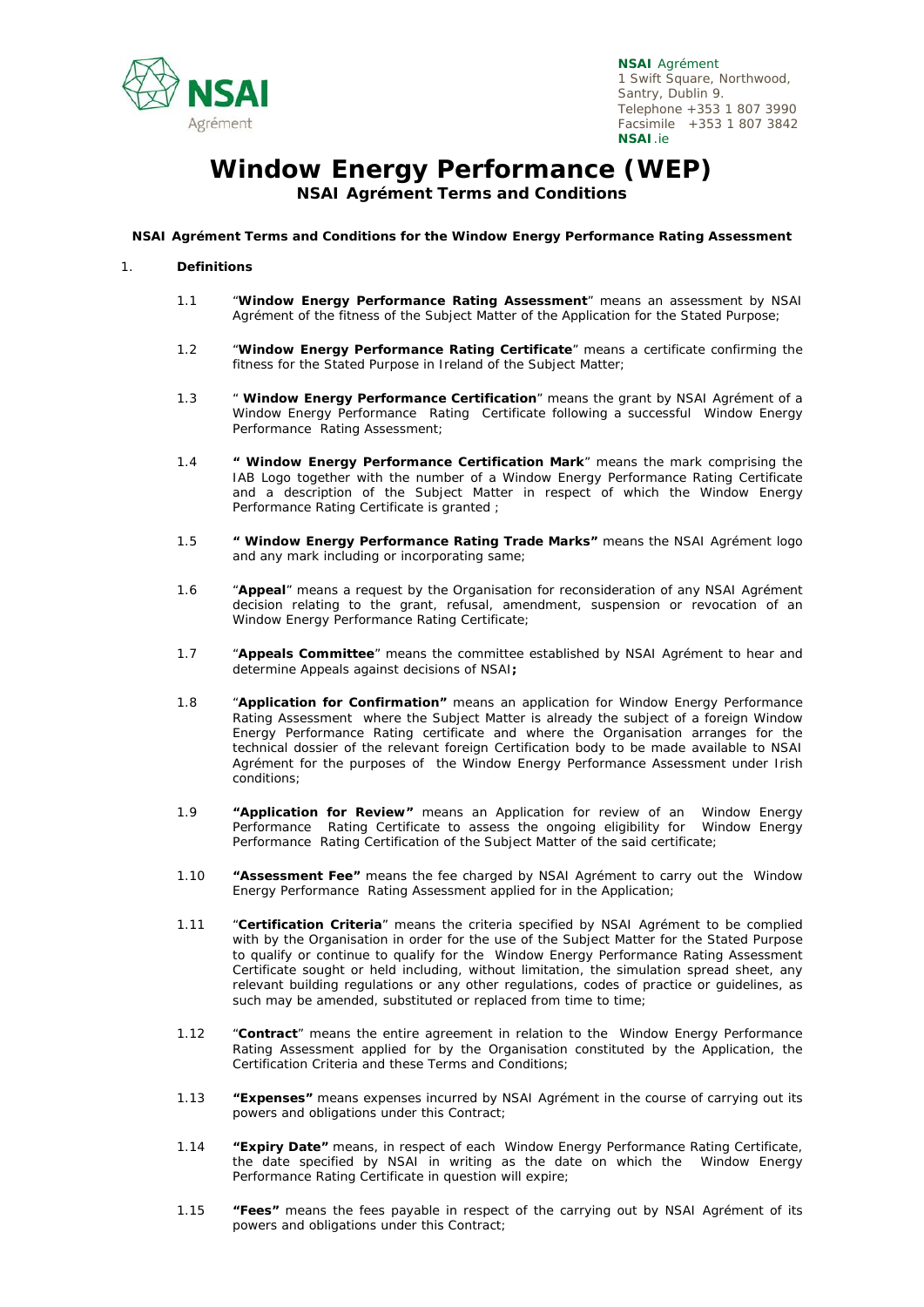

### **Window Energy Performance (WEP) NSAI Agrément Terms and Conditions**

- 1.16 **"IAB"** means the Irish Agrément Board, a consultative body established by NSAI to assist NSAI in its Agrément function;
- 1.17 " **NSAI Agrément Logo**" means the stylised symbol used as a logo for the Agrément service by NSAI;
- 1.18 **"New Application"** means an application for Window Energy Performance Rating Assessment made in respect of Subject Matter that has not previously been the subject of a Window Energy Performance Rating Assessment Certificate in Ireland by NSAI Agrément and which does not rely on the technical dossier of a foreign Window Energy Performance Rating Certification Body in respect of the same Subject Matter;
- 1.19 **"NSAI"** means the National Standards Authority of Ireland;
- 1.20 "**Organisation**" means the applicant for a Window Energy Performance Rating Assessment and/or holder of an Window Energy Performance Rating Certificate (as appropriate) identified in the Application to which these Terms and Conditions are attached;
- 1.21 "**Review**" means the review carried out pursuant to an Application for Review;
- 1.22 **"Stated Purpose"** means the purpose in respect of which the Organisation requests certification of the fitness of the Subject Matter and which is specified in the Application to which these Terms and Conditions are attached;
- 1.23 **"Subject Matter"** means the specific product, material, system or technique which is the subject of the Application and/or any resulting Window Energy Performance Rating Certificate as the case may be and which is specified in the Application to which these Terms and Conditions are attached:
- 1.24 "**Simulation**" means the Technical Assessment Simulation prepared and drawn up by a Certified Simulator in respect of the Subject Matter which sets out the technical specification of the Subject Matter in order to qualify for a Window Energy Performance Rating Certificate in respect of the Stated Purpose and which is specified in the Application to which these Terms and Conditions are attached;
- 1.25 "**The Application**" means the application for Window Energy Performance Rating Assessment outlined in the Application attached to these Terms and Conditions;
- 1.26 "**Terms and Conditions**" means these terms and conditions; and
- 1.27 In these Terms and Conditions where the context so admits:
- (a) The singular includes the plural and vice versa
- (b) Words referring to persons shall include firms, companies, corporations and vice versa.
- (c) Reference to any statute or statutory provision shall include any statute or statutory provision which amends, extends, consolidates or replaces the same and shall include any instruments orders plans regulations permissions and directions or other subordinate legislation for the time being made issued or given under the relevant statute or statutory provision.
- (d) Headings to clauses appearing in these Terms and Conditions are included for ease of reference only and shall not have any effect on the construction or the interpretation of these Terms and Conditions.
- (e) Unless the context otherwise indicates, reference to clauses, sub-clauses, recitals or schedules, are to clauses and sub-clauses of, and recitals and schedules to, these Terms and Conditions.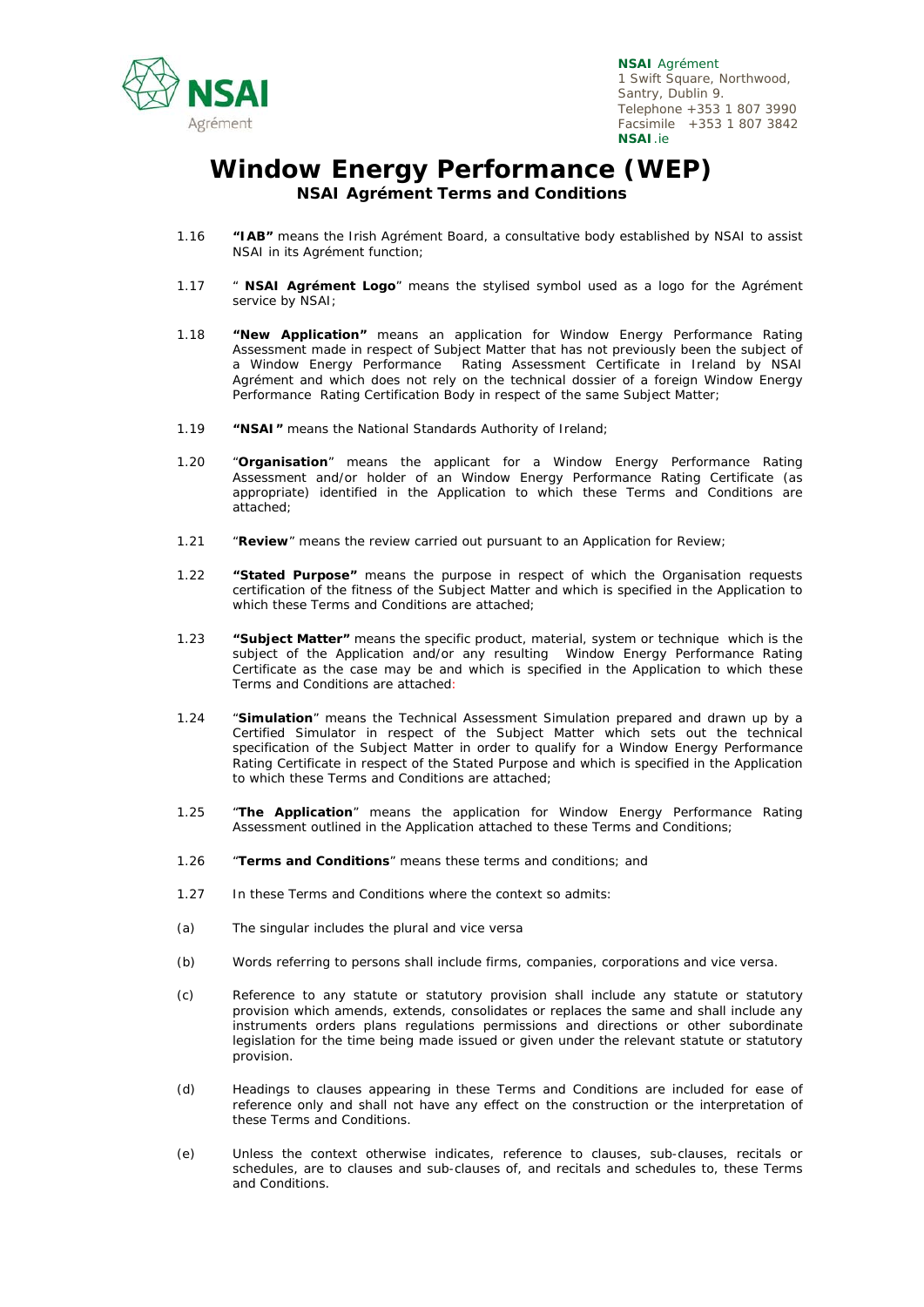

# **Window Energy Performance (WEP)**

**NSAI Agrément Terms and Conditions** 

#### 2. **NSAI's obligations and powers**

- 2.1 On the making of the Application by the Organisation and in consideration of and subject to payment of the Fees in accordance with clause **[4]** of these Terms and Conditions and to compliance by the Organisation with these Terms and Conditions, NSAI will:
- (a) carry out an Window Energy Performance Rating Assessment of the Subject Matter for the Stated Purpose against the Certification Criteria;
- (b) grant an Window Energy Performance Rating Certificate to the Organisation if, in its sole discretion, NSAI deems it appropriate to do so having conducted the Window Energy Performance Rating Assessment provided for in **[paragraph (a) of sub-clause 2.1]** hereof;
- 2.2 In the event that an Window Energy Performance Rating Certificate is granted, NSAI may conduct such surveillance of the ongoing compliance of the Subject Matter with the Certification Criteria as NSAI shall consider to be appropriate.
- 2.3 Where the Organisation makes an Application for Review, NSAI may review the ongoing sufficiency of the Certification Criteria to measure the fitness for the Stated Purpose of the Subject Matter as well as the compliance of the Subject Matter with the existing or amended Certification Criteria.
- 2.4 NSAI shall do its best to give an accurate indication of the expected time required for carrying out the Window Energy Performance Rating Assessment but reserves the right to amend such time schedule in its sole discretion and accepts no liability for any loss, cost, or expense arising to the Organisation or any other person from any non-compliance with any such time schedule.
- 2.5 NSAI reserves the right to discontinue a Window Energy Performance Rating Assessment if it considers in its sole discretion that continuing such assessment would be dangerous or inappropriate, or if the Organisation unduly delays in providing the facilities, materials or information required for the assessment, or if a deficiency in the Subject Matter that makes it unlikely that an Window Energy Performance Rating Certificate could be granted for the Subject Matter in respect of the Stated Purpose becomes apparent, or for any other good reason. In such event NSAI shall refund to the Organisation an amount equal to the Assessment Fee less the value of work done and expenses incurred by NSAI up to the date of discontinuance.
- 2.6 NSAI may amend the Certification Criteria initially prescribed by it at any time during the Window Energy Performance Rating Assessment on the basis that the requirements of applicable building regulations or guidelines or schemes or relevant sectoral or industry practices have altered or that there has been a change in the state of the art relating to the relevant technology or that NSAI for any other reason, in its absolute discretion, considers a change in the Certification Criteria to be necessary or desirable. In the event that the Organisation is unable to demonstrate the compliance of the Subject Matter within the time prescribed by NSAI, NSAI may discontinue the Window Energy Performance Rating Assessment. NSAI may charge for any additional work involved in specifying the required change and/or assessing the Subject Matter against the new Certification Criteria.
- 2.7 Where NSAI is of the opinion that the Certification Criteria and/or the Subject Matter applicable to a particular Window Energy Performance Certificate have changed during the currency of the said certificate, it shall inform the Organisation of this opinion and invite the Organisation to make an Application for Review of the Window Energy Performance Rating Certificate in question. In the event that the Organisation does not make an Application for Review of the Window Energy Performance Rating Certificate (and without prejudice to NSAI's powers under clause **[17]** of these Terms and Conditions, NSAI may revoke the Window Energy Performance Rating Certificate in question.
- 2.8 NSAI may alter an Window Energy Performance Rating Certificate where NSAI, in its absolute discretion, considers such change necessary to reflect a change in the relevant Certification Criteria or to reflect more accurately the relevant Subject Matter or its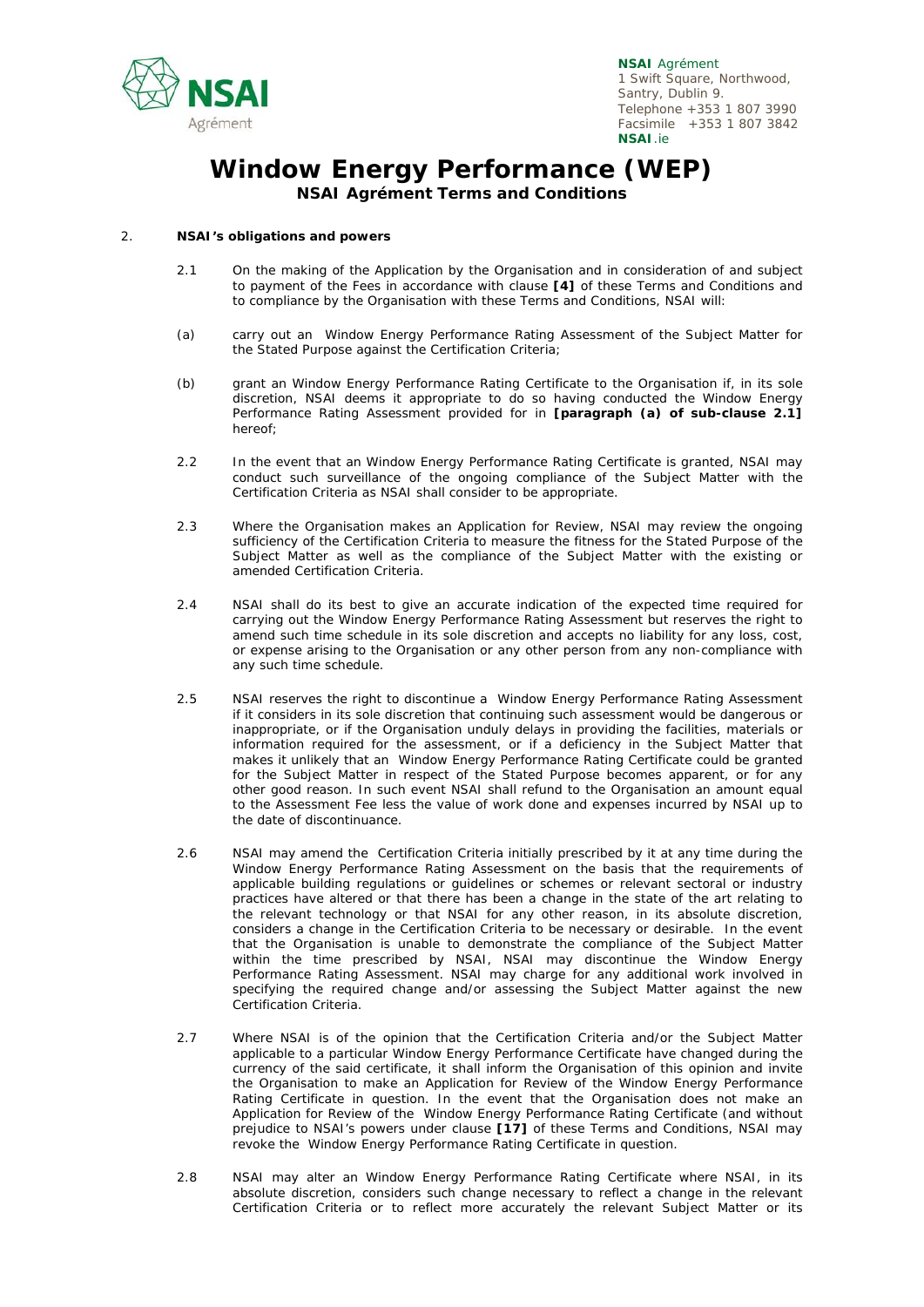

### **Window Energy Performance (WEP) NSAI Agrément Terms and Conditions**

features, manufacture or installation, or the Stated Purpose, or any changes to the Subject Matter or any said aspect of it or the Stated Purpose.

- 2.9 NSAI may, in its absolute discretion, but subject to the requirement to give reasonable notice to the Organisation, make such changes to the provisions of this Contract as it deems appropriate and the Organisation shall be bound by the Contract as amended.
- 2.10 NSAI shall take all reasonable care to ensure that, in performing its obligations under this Contract, it does not disrupt the operations of or, save as may be reasonably unavoidable, inconvenience the Organisation.

#### 3. **Term of Agrément Certificate**

3.1 If not earlier terminated through voluntary or involuntary revocation or as a result of the grant of a new Window Energy Performance Rating Certificate in respect of the Subject Matter pursuant to an Application for Review, an Window Energy Performance Rating Certificate will expire on the Expiry Date.

#### 4. **The Organisation's obligations**

- 4.1 The Organisation shall comply with all of its obligations and responsibilities under this Contract.
- 4.2 The Organisation shall pay the Fees in accordance with the provision of Clause **[5]** of these Terms and Conditions.
- 4.3 The Organisation acknowledges that irrespective of the type of application made i.e. whether the Application is a new Application, an Application for Review, the Organisation bears the entire responsibility to give to NSAI all the information, materials and facilities that NSAI requests to carry out its functions under this Contract and accordingly that the Organisation shall itself promptly provide, or arrange to have promptly provided by third parties upon the reasonable request of NSAI the following:
- 4.3.1 all such information, assistance and co-operation as NSAI considers necessary to enable NSAI to carry out its functions under this Contract.
- 4.3.2 any and all existing materials, products, items, details of quality control arrangements and site installation procedures, performance data, tests, studies, evaluations or reports required by NSAI; and,
- 4.3.3 any additional test reports, studies or evaluations required by NSAI to be carried out.
- 4.4 In particular, but without limitation, the Organisation shall at its own expense promptly do or arrange to have done the following upon NSAI's request:
- 4.4.1 prepare, package and dispatch items needed by NSAI for its assessment or for verification purposes including the Subject Matter;
- 4.4.1 collect any item delivered or dispatched to NSAI within **[15]** days of being requested by NSAI to do so;
- 4.4.1 everything necessary to enable NSAI to assess whether the Window Energy Performance Rating Certificate should be granted or, if already granted, maintained, amended, suspended or revoked; and
- 4.5 The Organisation shall ensure that the record-keeping obligations imposed by Clause **[6]** of these Terms and Conditions are complied with.
- 4.6 The Organisation shall grant or ensure that there are granted to NSAI all such rights of access to any premises and area necessary for the purpose of allowing NSAI to inspect the Subject Matter and/or its manufacture and/or installation and assess whether an Window Energy Performance Rating Certificate should be granted or, if already granted,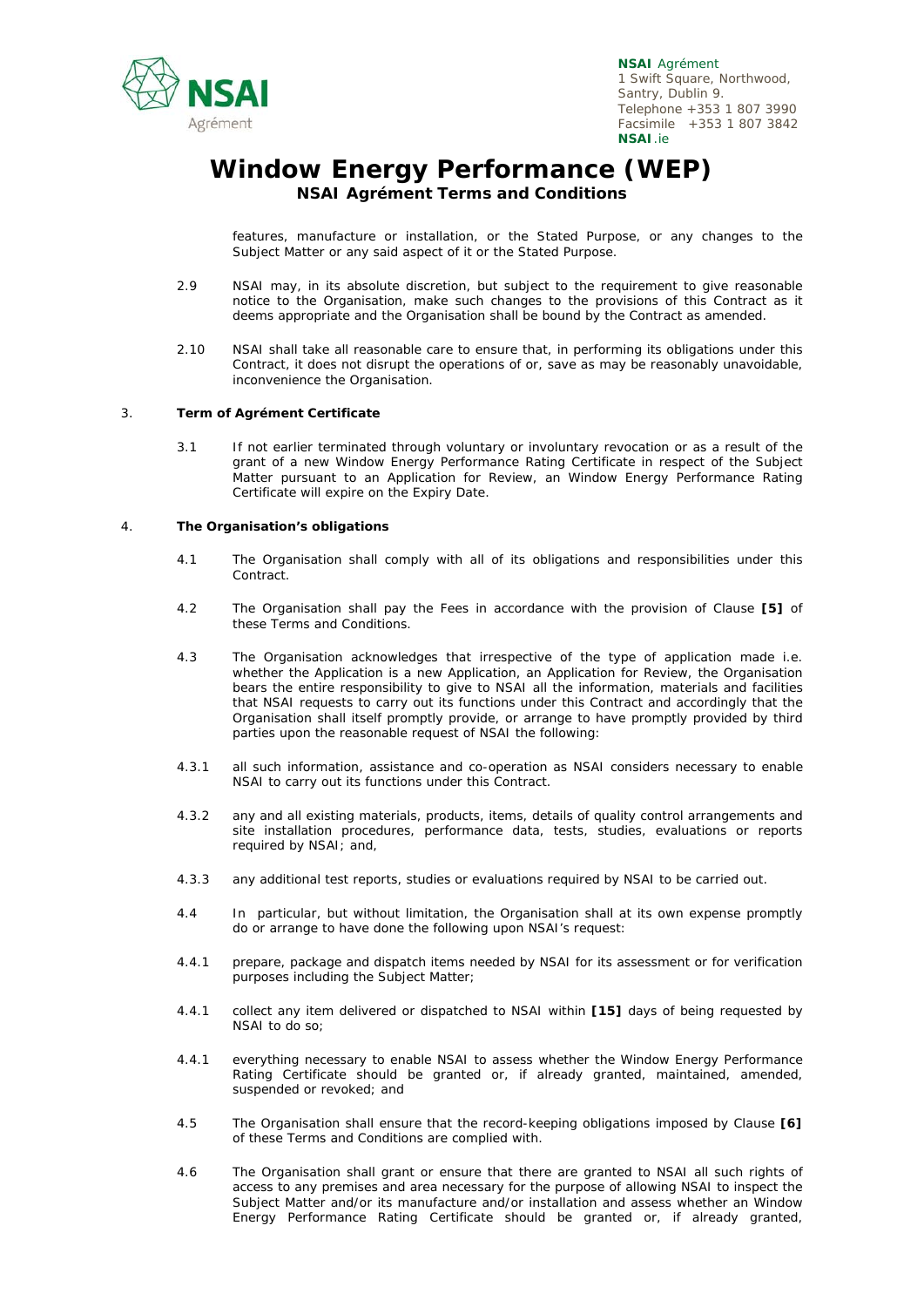

# **Window Energy Performance (WEP) NSAI Agrément Terms and Conditions**

maintained, amended, suspended or revoked and for any other purpose NSAI may consider necessary, in carrying out its functions under this Contract.

- 4.7 The Organisation shall grant or ensure that there are granted to NSAI all such access to the Organisation's own computer systems, facilities, records, and information, or those of any relevant third party such as manufacturers and installers of the Subject Matter, as NSAI may require for the purposes of carrying out its functions under this Contract.
- 4.8 The Organisation shall inform NSAI of any change affecting any information given in the Application and/or, if the Window Energy Performance Rating Certificate has already been granted, of any matter affecting the compliance of the Subject Matter or its manufacture or installation or any other aspect of the Subject Matter with the Certification Criteria or this Contract, immediately after the occurrence of the said change or matter or, if this is not possible, at the latest within **[5]** working days of the said change or matter.
- 4.9 The Organisation shall notify NSAI in writing of any change of ownership or control of the business that produces or manufactures the Subject Matter, or of any other event by which the control of that business will be transferred or changed if such change, sale or event could affect the Window Energy Performance Rating Certification of the Subject Matter in a material manner: such notice to be given in advance of the said change, sale or event taking place and the Organisation shall confirm to NSAI in writing the occurrence of any such change, sale or event immediately upon its taking effect, or if this is not possible, at the latest within **[5]** working days of the said change, sale or event.
- 4.10 The Organisation must take the steps directed in clause **[17.5]** of these Terms and Conditions if it becomes aware of any failure of the Subject Matter to comply with the Certification Criteria.
- 4.11 The Organisation must comply with the provisions of clause **[7]** of these Terms and Conditions in relation to claims of Agrément Certification and use of the Agrément Certificate and the NSAI Window Energy Performance Rating Certification Mark.

#### 5. **Fees and charges**

- 5.1 The Organisation shall pay the Assessment Fee in advance of the commencement of Window Energy Performance Rating Assessment by NSAI and all other Fees and Expenses within 30 days of receipt of each properly submitted and properly due invoice.
- 5.2 Contract fees quoted are exclusive of travel and accommodation expenses and fees for the development of the certificate. During the course of the assessment it shall be necessary to travel to the place of manufacture of the product. All travel to destinations outside the continent of Europe shall be "Business Class". All accommodation shall be of a reasonable standard. The organisation shall be invoiced separately for all travel and accommodation fees prior to the issue of the certificate.
- 5.3 The Organisation shall make its payment of Fees to NSAI.
- 5.4 The Fees are detailed in NSAI's schedule of fees and are subject to review from time to time. The Organisation's obligation shall be to pay the Fees at the rate that is effective at the date the relevant Fee is incurred. A schedule of NSAI's fees is available on the Agrément section of the NSAI website at www.nsai.ie and a hard copy may be requested from NSAI.
- 5.5 NSAI reserves the right to levy additional fees in respect of additional work necessitated by any failure of the Organisation to comply with its obligations under this Contract or in respect of work that NSAI considers to be in excess of the level usually required for the type of matter involved.
- 5.6 Without prejudice to any other powers or remedies available to NSAI under these Terms and Conditions, NSAI reserves the right to discontinue the Window Energy Performance Rating Assessment or, where a Window Energy Performance Rating Certificate has been granted, discontinue surveillance, review or other maintenance services and/or suspend, or withdraw the Agrément Certificate where Fees that are owed by the Organisation remain unpaid beyond the date for payment of the said Fees.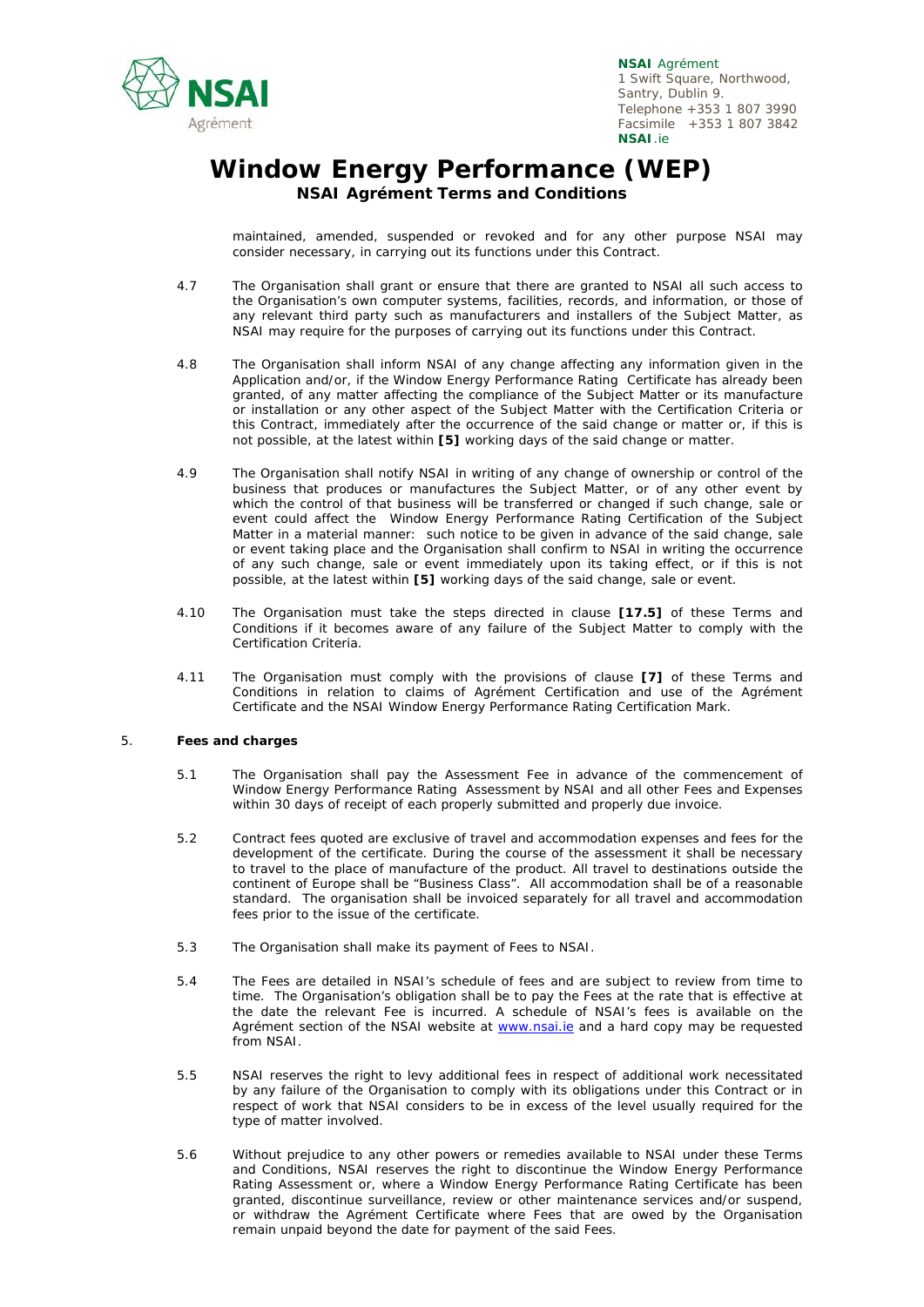

## **Window Energy Performance (WEP) NSAI Agrément Terms and Conditions**

5.7 In the event that the Organisation notifies NSAI that it wishes to discontinue an Window Energy Performance Rating Assessment prior to completion of the said assessment, NSAI shall refund to the Organisation an amount equal to the Assessment Fee less an amount attributable to work already done and Expenses incurred by NSAI up to the date NSAI receives notification of discontinuance.

#### 6. **Record Keeping**

- 6.1 Without prejudice to the general legal obligations of the Organisation in relation to the maintenance of its records, records of all information required to be kept by NSAI under the Certification Criteria or otherwise should be kept so that such information is readily accessible by NSAI from the Organisation (irrespective of whether the Organisation is or is not the originator of the information) for a minimum period of five years.
- 6.2 Such records as are required to be held by the Organisation under this clause **[6]** shall be in a form which allows speedy and accurate checks to be made by NSAI.
- 6.3 NSAI or its duly authorised representative shall have the right at any reasonable time during business hours to enter onto the Organisation's premises and to assess any matter affecting the Application or an Window Energy Performance Rating Certificate held by the Organisation and to inspect and audit the records of the Organisation and any other book, record or invoice relating to the Subject Matter of the Application or Window Energy Performance Rating Certification and NSAI or its duly authorised representative shall be entitled to take copies or extracts from any such records and shall have the right to interview any officer, employee, servant or agent of the Organisation and shall be entitled to the full assistance and co-operation of the Organisation and its officers, employees, servants or agents.

#### 7. **Claims of Window Energy Performance Rating Certification and use of NSAI Window Energy Performance Rating Certification Mark and theWindow Energy Performance Rating Certificate**

- 7.1 The Organisation acknowledges NSAI's full ownership of the Window Energy Performance Rating Trade Marks.
- 7.2 Upon grant of an Window Energy Performance Rating Certificate by NSAI and subject to the other provisions of this clause **[7]**, the Organisation may use the Window Energy Performance Rating Certification Mark on or in relation to the Subject Matter of the Window Certificate to which it relates. The Organisation may not under any circumstances use the Window Energy Performance Rating Certification Mark or make reference to Window Energy Performance Rating Certification in respect of the Subject Matter in advance of the relevant Window Energy Performance Rating Certificate being issued by NSAI. The Organisation may not under any circumstance use the NSAI Agrément Logo otherwise than as part of the permitted use of the NSAI Agrément Window Energy Performance Rating Certification Mark.
- 7.3 The Organisation shall familiarise itself with and comply strictly with the NSAI regulations as to use of the Window Energy Performance Rating Certification Mark that are applicable at any given time and shall make such modification to the said use as may be required from time to time by changes in the said NSAI regulations. NSAI shall notify the Organisation of any changes in this respect and accord reasonable time to the Organisation to adapt its use in accordance with any such change. The regulations as to use of the Window Energy Performance Rating Certification Mark are available on the Agrément section of the NSAI website at www.nsai.ie and a hard copy may be requested from NSAI.
- 7.4 In referring to any Window Energy Performance Rating Certificate that it holds, the Organisation shall be specific and accurate as to the Subject Matter and Stated Purpose certified and the identity of the body that has granted the Window Energy Performance Rating Certificate.
- 7.5 The Organisation shall not, whether directly or indirectly, make any representation or do any thing, whether by act, omission, statement or implication that might lead any person to believe that an Window Energy Performance Rating Certificate has been granted by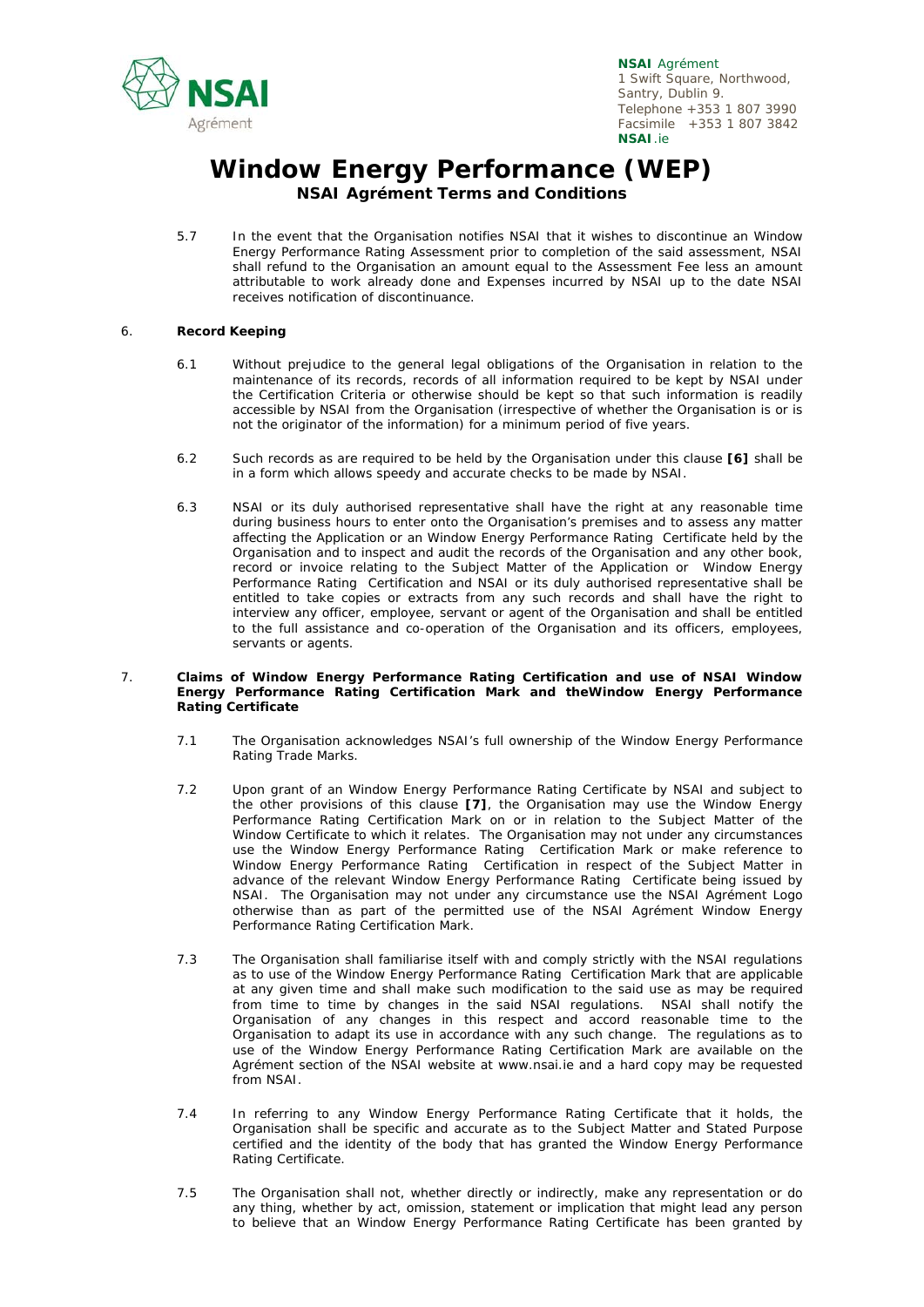

# **Window Energy Performance (WEP) NSAI Agrément Terms and Conditions**

NSAI in respect of any product, material, system or technique where no such certificate has been granted by NSAI in respect of the particular product, material, system or technique.

- 7.6 The Organisation shall ensure that no party is misled, as to the existence or scope of an Window Energy Performance Rating Certificate granted by NSAI either as a result of the Organisation's use of the Window Energy Performance Rating Certificate, positioning of or any other use of the Window Energy Performance Rating Certification Mark or as a result of any other act, omission, statement or implication of the Organisation and in particular the Organisation shall ensure that the attention of customers of the Organisation is drawn to the scope and limitations of an Window Energy Performance Rating Certificate as these are set out in the Window Energy Performance Rating Certificate.
- 7.7 The Organisation shall not use the fact of Window Energy Performance Rating Certification or the existence of an Application for an Window Energy Performance Rating Certificate in any way that could reasonably be considered to be misleading or to bring the Window Energy Performance Rating scheme into disrepute.
- 7.8 In the event that the Window Energy Performance Rating Certificate held by the Organisation is suspended, the Organisation shall, where possible remove the Window Energy Performance Rating Certification Mark from the Subject Matter and from business and advertising literature in respect of the said Subject Matter and cease to advertise the fact of certification by ceasing to use the Window Energy Performance Rating Certificate in business or advertising. NSAI shall have the right to require more specific steps to be taken in respect of the Organisation's use of the Agrément Certificate, the Window Energy Performance Rating Certification Mark and/or references to Window Energy Performance Rating Certification where NSAI considers such steps to be necessary to minimise any confusion as to the status of the certification.
- 7.9 Upon revocation of the Organisation's Window Energy Performance Rating Certificate, the Organisation shall deliver up to NSAI all copies of the Window Energy Performance Rating Certificate in question and immediately discontinue all use of the Window Energy Performance Rating Certification Mark and/or all references to Window Energy Performance Rating Certification by NSAI on or in relation to the Subject Matter covered by the said certificate including on all documentation, brochures, advertising and publicity material relating to the said Subject Matter where the Window Energy Performance Rating Certification mark has been embossed or engraved on the Subject Matter, same shall be removed or obscured permanently from the Subject Matter before the said Subject Matter is supplied to customers. The Organisation shall also ensure that all of the Organisation's customers immediately discontinue reference to Window Energy Performance Rating Certification by NSAI in respect of the Subject Matter in all documentation, brochures, advertising and publicity material that such customers may generate.
- 7.10 NSAI reserves the right to take the measures set out below where an Organisation uses an Window Energy Performance Rating Certificate or the Window Energy Performance Rating Certification Mark or refers to Window Energy Performance Rating Certification in a manner that NSAI considers, in its absolute discretion, to be misleading. Corrective actions shall include but not be limited to NSAI:
- (a) suspending the Window Energy Performance Rating Certificate;
- (b) revoking the Window Energy Performance Rating Certificate;
- (c) requiring the Organisation to notify all parties (including customers of the Organisation) affected;
- (d) NSAI itself notifying all parties (including customers of the Organisation) affected; and
- (e) instituting legal proceedings
- 8. **Directory of Organisations holding an Window Energy Performance Rating Certificate**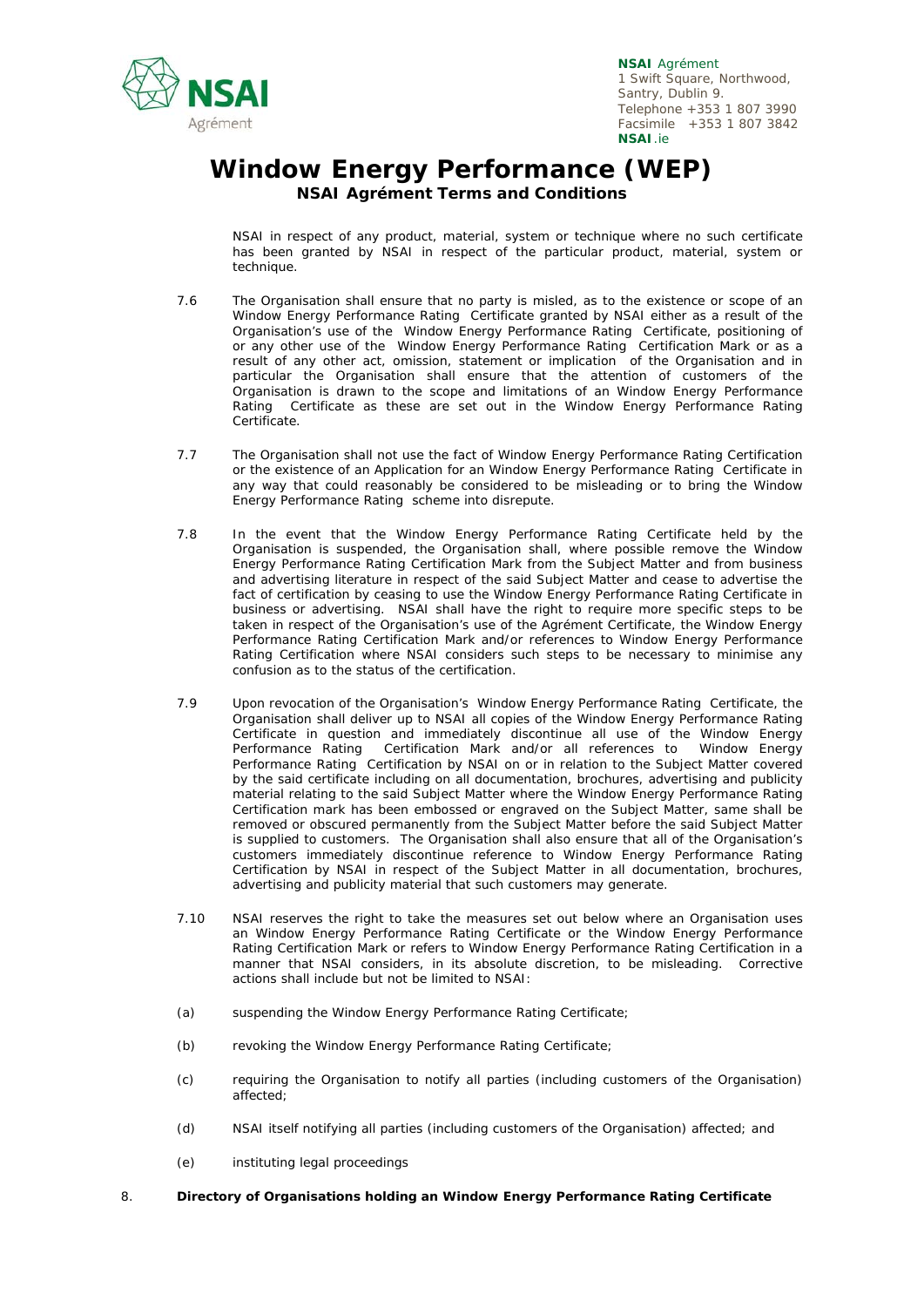

# **Window Energy Performance (WEP) NSAI Agrément Terms and Conditions**

- 8.1 NSAI may, but for the avoidance of doubt shall not be under any obligation to, publish and maintain a directory or directories of organisations who hold Window Energy Performance Rating certificates and/or a directory or directories of Window Energy Performance Rating certificates issued (whether current, suspended, or revoked) to be made available to the public on-line or otherwise. To the extent that NSAI chooses to make such a directory or directories available (each to be known as the "**directory**"), the following provisions in this clause **[8]** apply.
- 8.2 NSAI shall, in its absolute discretion, determine what information in relation to the Organisation, the Subject Matter, Stated Purpose, Window Energy Performance Rating Certification and the status of the Window Energy Performance Rating Certificate should be included in the directory from time to time and may, from time to time review the matter and require further information for the purposes of inclusion in the directory.
- 8.3 The Organisation shall be obliged to provide any information that NSAI requests in relation to itself, or the manufacturer or producer of the Subject Matter (if different) or any other information NSAI deems relevant for inclusion in the directory.
- 8.4 The Organisation shall ensure that the information which it gives to NSAI generally and in response to specific requests for information for the purposes of the directory is accurate and not misleading. The Organisation further undertakes to immediately inform NSAI of any inaccuracy which appears in the directory and of any change which occurs which necessitates an amendment of the directory listing for the Organisation or for the Window Energy Performance Rating Certificate within **[5]** working days of the said inaccuracy coming to the Organisation's attention or of the change occurring whichever is relevant.
- 8.5 In the event of a revocation of an Window Energy Performance Rating Certificate, either voluntarily or involuntarily, the relevant listing in respect of the Organisation and/or the Window Energy Performance Rating Certificate may be removed or amended (as may be applicable) from the directory.
- 8.6 All details of the Subject Matter and the status and circumstances of the Window Energy Performance Rating Certificate (including but not limited to revocation of the Window Energy Performance Rating Certificate) will be kept by NSAI in whatever form NSAI in its sole discretion deems appropriate and as a matter of public record and shall be made available by NSAI to any person on request.
- 8.7 NSAI shall have sole control over the format, composition and distribution of the contents of the directory and the positioning of any entry relating to the Organisation or any other organisation within the directory.
- 8.8 NSAI shall not be liable for any Internet or telecommunications failure, computer virus, third party interference or effect of any third party software or hardware that may interrupt or delay access to any electronic directory or cause any other problems or losses.
- 8.9 NSAI shall not be liable to the Organisation for any loss or damage including injury to reputation suffered by the Organisation as a result of the appearance or non-appearance of any matter for any reason whatsoever in the directory or as a result of the use by the public or any person of the directory or of any information kept by NSAI.
- 8.10 NSAI may at any time review the directory and may remove any listing or part of any listing for the Organisation or any organisation if it considers, in its absolute discretion, that it is appropriate to do so.
- 8.11 NSAI may, in its sole discretion and without any liability to the Organisation, decide against providing or cease to provide the directory.
- 8.12 NSAI gives no representations or warranties express or implied in relation to the accuracy, reliability, up-to-date nature or completeness of the directory and excludes liability for any damage or loss suffered by the Organisation as a result of any inaccuracies, errors or omissions in the directory.
- 9. **Warranty, Representation and Indemnity by the Organisation as to information given to NSAI**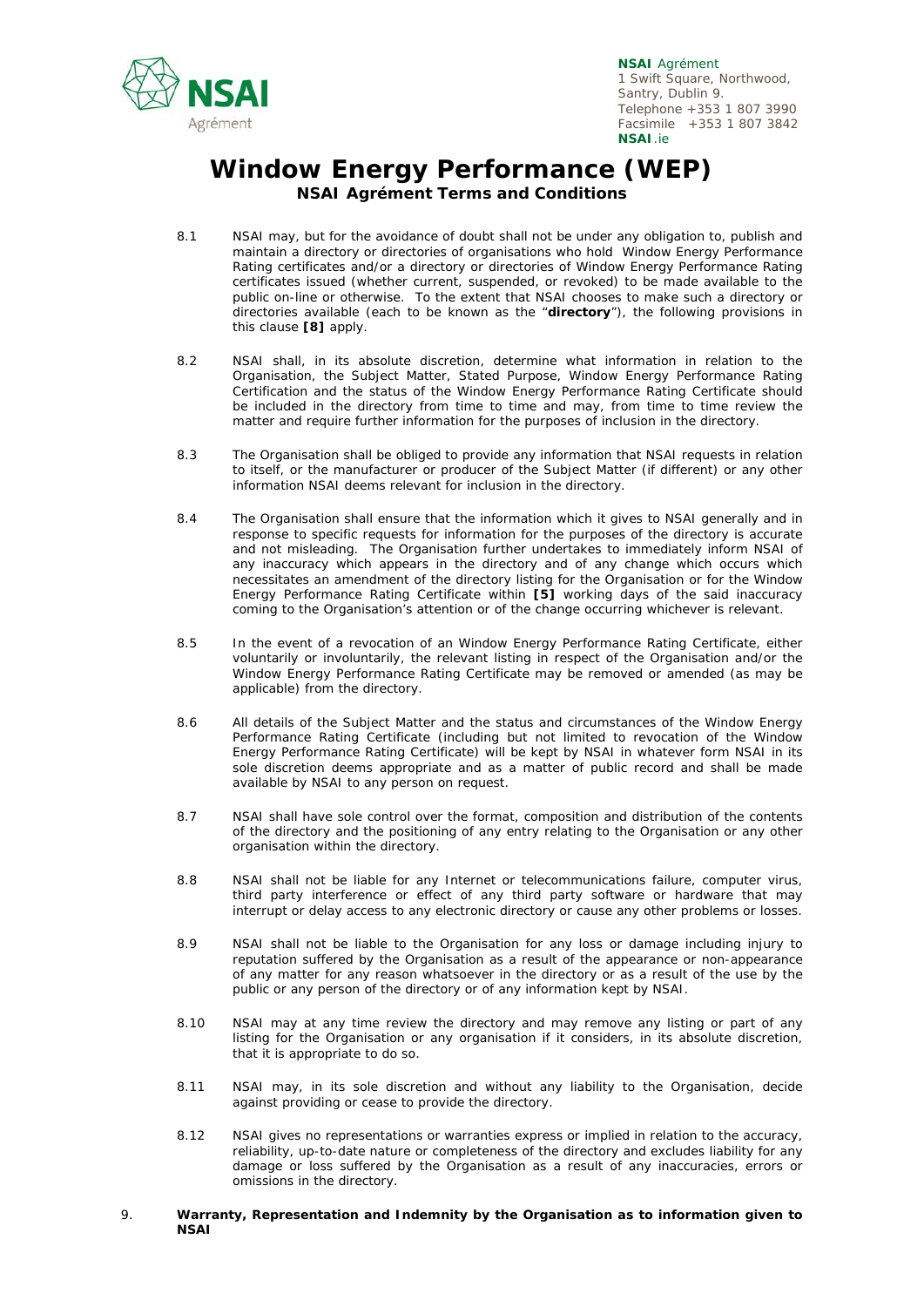

## **Window Energy Performance (WEP) NSAI Agrément Terms and Conditions**

- 9.1 The Organisation warrants and represents that the information it provides to NSAI for the purposes of any directory kept by NSAI or otherwise will not infringe any intellectual property, publicity, privacy or other right of any third party or any other law or regulation including data protection legislation.
- 9.2 The Organisation shall indemnify, defend and hold harmless NSAI, its officers, employees and agents from any and all third party claims, liability, damages and/or costs (including but not limited to legal fees) arising from a breach of the warranty and representation at Clause **[9.1]** above.

#### 10. **Appeal of NSAI decisions**

- 10.1 In the event that the Organisation is dissatisfied with a decision of NSAI not to grant an Window Energy Performance Rating Certificate to the Organisation or to suspend or revoke an Window Energy Performance Rating Certificate held by the Organisation or not to renew or reinstate an Window Energy Performance Rating Certificate held by the Organisation, the Organisation may appeal the matter to the Appeals Committee
- 10.2 Any Appeal taken pursuant to clause **[10.1]** above, will be conducted in accordance with the relevant NSAI procedures that are current on the date when the Appeal is made.
- 10.3 The decision of the Appeals Committee shall be final and binding on the parties.

#### 11. **Confidentiality**

- 11.1 With the exception of information made or to be made available to the public in an Window Energy Performance Rating Certificate information relating to the Subject Matter or any other of the Organisation's products, materials, systems, techniques or the Organisation's processes, plans or intentions, know how, trade secrets and business affairs gained by NSAI in the course of performing its functions under this Contract will be treated by NSAI as confidential and subject to clause **[11.2]** of these Terms and Conditions, such information will not be disclosed by NSAI to third parties without the consent of the Organisation.
- 11.2 NSAI may disclose the information referred in clause **[11.1]** above to the extent that:
	- 11.2.1 such disclosure is required by the law of any relevant jurisdiction or for the purpose of any judicial proceeding;
	- 11.2.2 the information has come into the public domain through no fault of NSAI;
	- 11.2.3 the circumstances are such that the Organisation may reasonably be understood to have given permission for the disclosure;
	- 11.2.4 such disclosure (including, but not limited to disclosure to its employees, servants, agents or sub-contractors or to IAB or other consultative committees. government departments or other Agrément bodies or associations) is necessary for the purposes of NSAI's functions under this Contract or for NSAI's internal procedures or obligations to NSAI, government departments or other Agrément bodies or associations.

#### 12. **Website**

- 12.1 NSAI gives no guarantee that the website www.nsai.ie will be fault free or that the information contained on the said website will be correct and NSAI does not accept any liability for any damage or loss suffered by the Organisation arising as a result of the said website or the information contained therein (including any errors, inaccuracies or omissions in such information or any faults, interruptions or delays in connection with the website).
- 13. **Limitation of liability**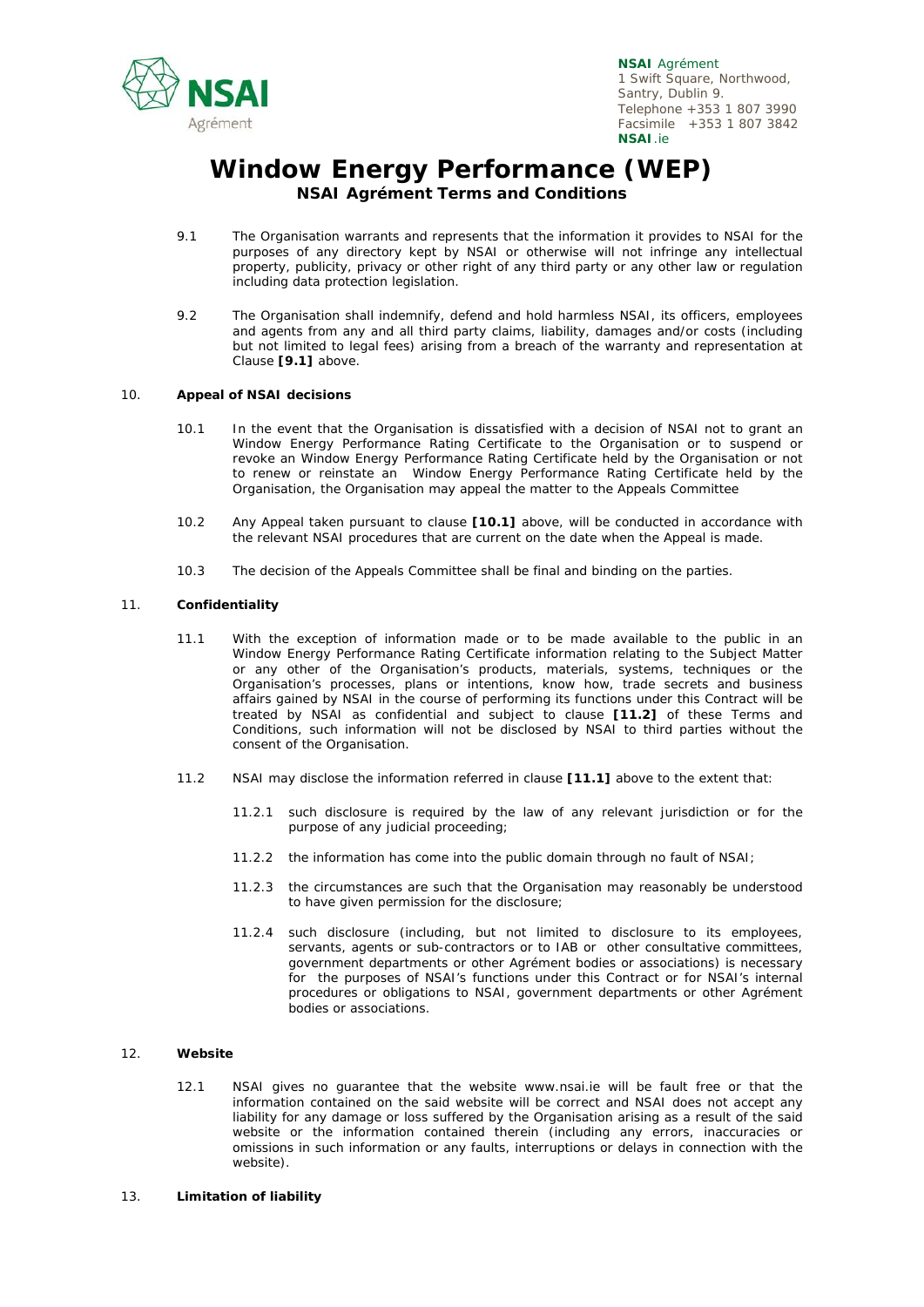

## **Window Energy Performance (WEP) NSAI Agrément Terms and Conditions**

- 13.1 This clause sets out NSAI's entire liability (including any liability for the acts and/or omissions of its employees, agents or sub-contractors) to the Organisation in respect of any and all breaches of its contractual obligations and any and all tortious acts or omissions including, but not limited to, negligence.
- 13.2 NSAI's entire liability will not, in aggregate, exceed the amount paid in fees pursuant to this Contract by the Organisation to NSAI in respect of NSAI's fees in the twelve-month period preceding the act, omission or breach complained of.
- 13.3 NSAI shall under no circumstances be liable to the Organisation for any special, consequential or indirect loss. In this clause "*special consequential or indirect loss*" shall include, without limitation, loss of profit, loss of business, loss of goodwill and loss of savings.
- 13.4 Nothing in clauses **[13.1, 13.2 and 13.3]** above shall confer any right or remedy upon the Organisation to which it would not otherwise be entitled.

#### 14. **Nature of Window Energy Performance Rating Certification**

- 14.1 Without prejudice to any other provision of this Contract, the Organisation acknowledges the scope and limitations of Window Energy Performance Rating Certification as these are set out in the Window Energy Performance Rating Certificate and in particular that Window Energy Performance Rating Certification has no bearing on and does not relieve the Organisation of its obligation to:
- (a) inform itself of and ensure the Organisation complies with all appropriate health and safety and product safety laws and any common law or other duty of care in relation to sale, supply, maintenance or installation of the Subject Matter in individual contracts of supply of the Subject Matter to the Organisation's customers;
- (b) ensure that the Organisation has the legal right (under regulation, third party Intellectual Property or other rights) to manufacture, import, distribute or install (as appropriate) the Subject Matter.

#### 15. **Indemnity**

15.1 The Organisation shall indemnify NSAI against any and all claims, damages, costs, charges and expenses (including legal expenses) made against or incurred by NSAI arising from or incurred by reason of any failure of the Subject Matter to be fit for the Stated Purpose due to any lapse in compliance with the Certification Criteria of which the Organisation did not inform NSAI in writing, contrary to its obligations under Clauses **[4.8 and 17.5]** hereof, or by reason of any infringement or alleged infringement of any third person's rights by the Organisation or otherwise in the course of manufacturing, making, providing, installing, maintaining, using, distributing or importing the Subject Matter or by reason of any claims or representations as to certification made by the Organisation where NSAI has not yet issued an Window Energy Performance Rating Certificate or by reason of any unjustified claims made by the Organisation as to the existence or scope of Window Energy Performance Rating Certification.

#### 16. **Insurance**

- 16.1 The Organisation shall have in place all necessary insurance policies to cover its obligations under clauses **[9]** and **[15]** of these Terms and Conditions and shall comply with all the terms and conditions of such policies.
- 16.2 The Organisation shall supply to NSAI all material information required by NSAI at any time in respect of the insurances specified in Clause **[16.1]**.

#### 17. **Suspension and revocation**

17.1 Without prejudice to NSAI's powers under clauses **[3.3, 3.4, 5.5, 7.10]** of these Terms and Conditions, NSAI may immediately impose suspension of any Organisation's Window Energy Performance Rating Certificate in the event: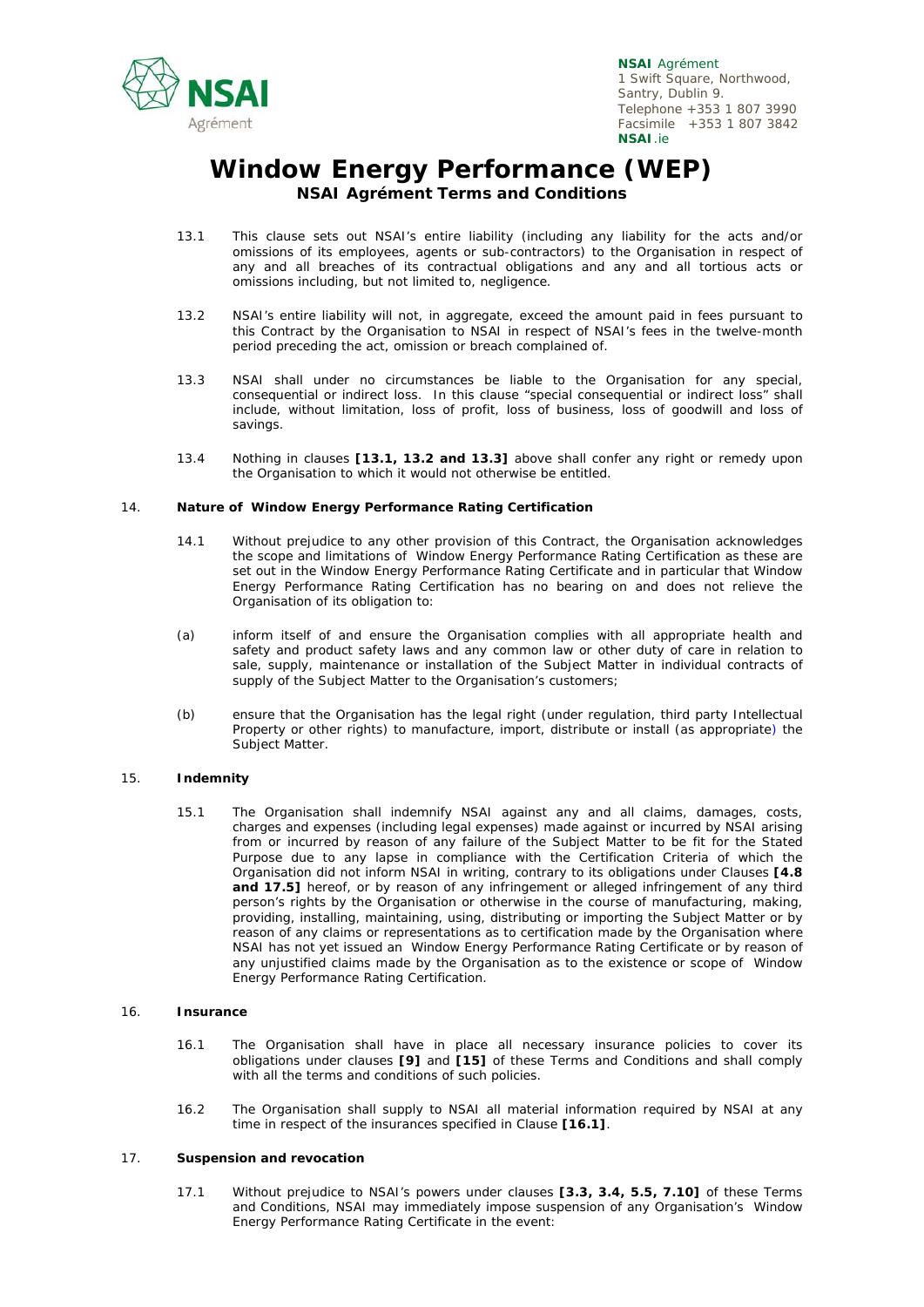

# **Window Energy Performance (WEP) NSAI Agrément Terms and Conditions**

- (a) of any change in the Certification Criteria which the Organisation is not in a position to comply with fully, or at all, by the date designated by NSAI; or
- (b) that the Organisation breaches any Certification Criterion or this Contract; or
- (c) that NSAI considers that Window Energy Performance Rating certification in general is likely to be brought into disrepute by the Organisation.
- 17.2 Without prejudice to NSAI's powers under clauses [3.3, 3.4, 5.5, 7.10] of these Terms and Conditions, NSAI may revoke the Organisation's Window Energy Performance Rating Certificate immediately on written notice (such termination to be effective as and from the date of that notice) in the event of any of the following:
- (a) the Window Energy Performance Rating Certificate has been suspended under clause **[17.1]** and the Organisation has not addressed to the satisfaction of NSAI the cause of the said suspension within the period of suspension allocated by NSAI.
- (b) the Organisation, being an individual is declared bankrupt or enters into a composition with his creditors; or
- (c) the Organisation being a company has a receiver, examiner or administrator appointed over the whole or any part of its assets or the Organisation is struck off the register of companies in the jurisdiction where it was incorporated or an order is made or a resolution passed for winding up of the Organisation (unless such order or resolution is part of a voluntary scheme for the reconstruction or amalgamation of the Organisation as a solvent corporation and the resulting corporation, if a different legal entity, undertakes to be bound by the Certification Criteria and this Contract); or
- (d) the Organisation breaches any Certification Criterion or this Contract in a manner that NSAI considers in its absolute discretion to warrant immediate revocation; or
- (e) the Organisation has engaged in any fraudulent or dishonest conduct or fails in any respect to comply with the laws of Ireland; or
- (f) the Organisation has in the opinion of NSAI brought Window Energy Performance Rating certification into disrepute in a manner that NSAI considers in its absolute discretion to warrant immediate revocation of the Organisation's Window Energy Performance Rating Certificate; or
- (g) the Organisation has not demonstrated compliance with the Certification Criteria by the end of any period of suspension imposed or voluntarily accepted by the Organisation.
- 17.3 Where an Application for Review is made prior to the Expiry Date of an Window Energy Performance Rating Certificate the Window Energy Performance Rating Certificate shall stand revoked on completion of the Review irrespective of whether the Review has resulted in the grant of a new Window Energy Performance Rating Certificate.
- 17.4 Without prejudice to clause **[17.5]** the Organisation may choose to seek suspension or revocation of the Window Energy Performance Rating Certificate at any time.
- 17.5 In the event that during the currency of the Window Energy Performance Rating Certificate, the Organisation is unable for any reason to comply with the Certification Criteria and/or the Contract, the Organisation shall immediately apply to NSAI for suspension or revocation of the Window Energy Performance Rating Certificate PROVIDED THAT in the event of there being no objectively justifiable cause to consider the inability to comply as being temporary the Organisation shall apply for revocation of the Window Energy Performance Rating Certificate.
- 17.6 For the avoidance of doubt, the duty to apply for suspension or revocation as outlined in clause [**17.5**] above applies even where the cause for the inability to comply is not due to any fault of the Organisation itself.

#### 18. **Consequences of Suspension**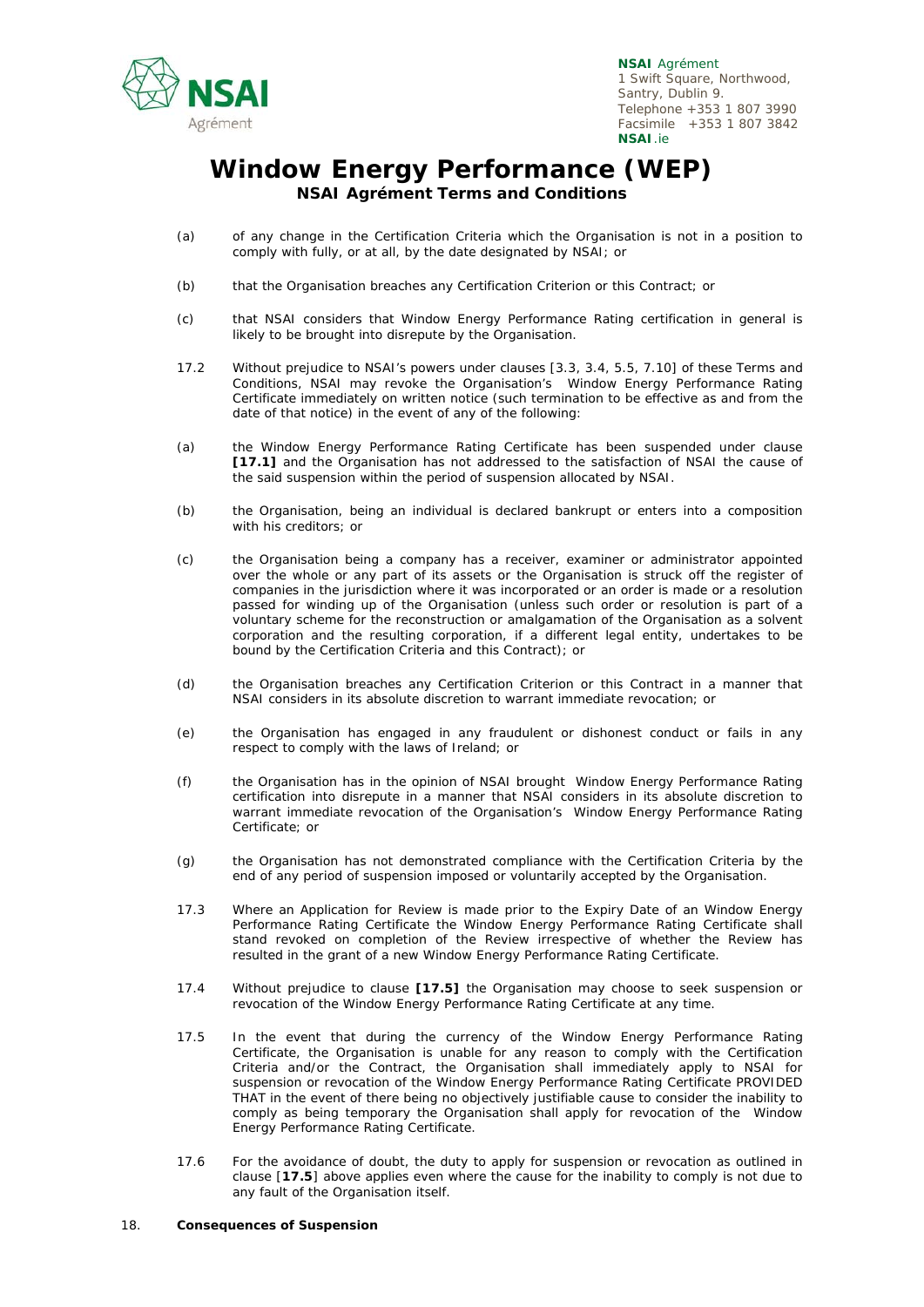

### **Window Energy Performance (WEP) NSAI Agrément Terms and Conditions**

18.1 The Organisation shall, upon suspension of the Window Energy Performance Rating Certificate, comply with the provisions of clause **[7]** of these Terms and Conditions.

#### 19. **Consequences of revocation**

- 19.1 The Organisation must promptly deliver up all copies of the relevant Window Energy Performance Rating Certificate to NSAI following revocation of the Window Energy Performance Rating Certificate.
- 19.2 The Organisation must for a minimum of six months notify its customers to whom it has previously provided the product, material, system or technique comprising the Subject Matter of the revoked Window Energy Performance Rating Certificate prior to providing any such further product, material, system or technique to such customer and any new customers who expect or might reasonably expect such product, material, system or technique to be the subject of a valid Window Energy Performance Rating Certificate and require its customers to amend any representations made by the said customers in relation to the Window Energy Performance Rating Certificate or Window Energy Performance Rating Certification accordingly.
- 19.3 The Organisation shall, upon revocation, comply with the provisions of clause **[7]** of these Terms and Conditions.

#### 20. **Complaints**

20.1 If the Organisation has a complaint in respect of any matter relating to NSAI's performance of its functions under this Contract, other than a decision by NSAI not to grant the Window Energy Performance Rating Certificate to the Organisation or to amend, suspend or revoke the Window Energy Performance Rating Certificate or not to renew or re-instate the Window Energy Performance Rating Certificate, for which the Appeal process in clause **[10]** of these Terms and Conditions is designed, the Organisation may address a complaint to NSAI which will deal with the said complaint in accordance with its then current procedures in relation to complaints.

#### 21. **Notices**

21.1 Any notice served under this Contract shall be sufficiently served if sent by recorded post or fax to the last known place of business of the addressee. Proof of recorded dispatch in the case of recorded post and receipt of a successful transmission report in the case of a facsimile transmission shall be conclusive evidence of receipt of the notice by the addressee.

#### 22. **Governing Law**

22.1 This Contract shall be governed by and construed in accordance with the laws of Ireland and the parties hereto submit to the jurisdiction of the Irish courts for the resolution of disputes hereunder.

#### 23. **Unenforceability**

23.1 In the event of any clause of this Contract or any part thereof being rendered void or unenforceable by any rule of law or any decision of an administrative body or court of competent jurisdiction, or in the event of any such clause or part of a clause being rendered or deemed to be a breach of any obligation owed by NSAI to any statutory body, government department or international accreditation body, the clause or relevant part thereof shall be void or unenforceable to the extent only that it breaches the relevant law, decision, rule or regulation and no further. In such circumstances the infringing clause or part thereof shall apply with such modification as would be necessary to make it valid and effective.

#### 24. **Waiver**

24.1 No relaxation, forbearance, delay or indulgence by NSAI in enforcing any of the terms and conditions of this Contract the granting of time by NSAI to the Organisation shall